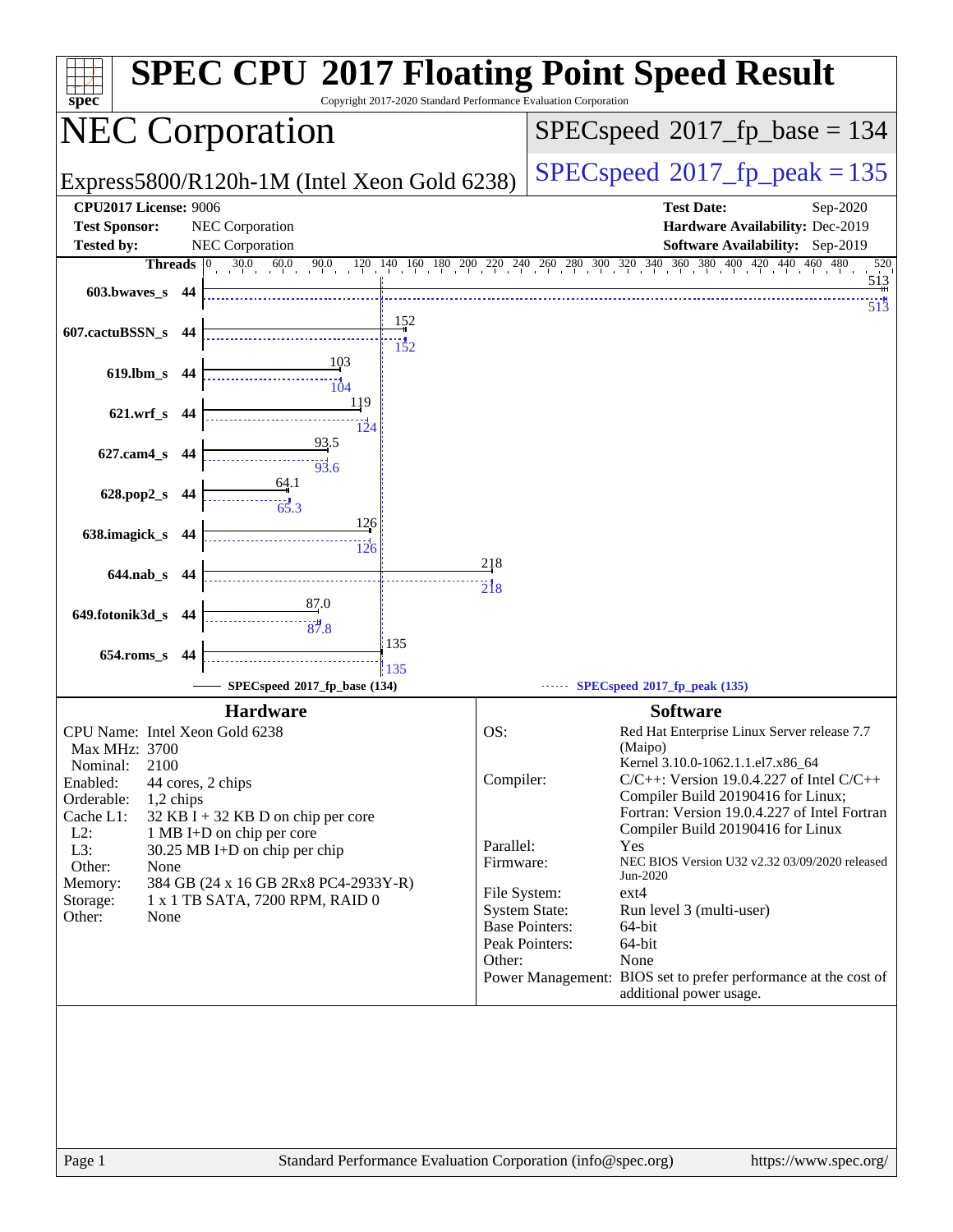| <b>SPEC CPU®2017 Floating Point Speed Result</b><br>$spec^*$<br>Copyright 2017-2020 Standard Performance Evaluation Corporation |                |                       |       |                |       |                       |                                          |                      |                       |                     |                       |                     |                |              |
|---------------------------------------------------------------------------------------------------------------------------------|----------------|-----------------------|-------|----------------|-------|-----------------------|------------------------------------------|----------------------|-----------------------|---------------------|-----------------------|---------------------|----------------|--------------|
| <b>NEC Corporation</b>                                                                                                          |                |                       |       |                |       |                       | $SPEC speed^{\circ}2017\_fp\_base = 134$ |                      |                       |                     |                       |                     |                |              |
| $SPEC speed^{\circ}2017$ _fp_peak = 135<br>Express5800/R120h-1M (Intel Xeon Gold 6238)                                          |                |                       |       |                |       |                       |                                          |                      |                       |                     |                       |                     |                |              |
| <b>CPU2017 License: 9006</b><br><b>Test Date:</b><br>Sep-2020                                                                   |                |                       |       |                |       |                       |                                          |                      |                       |                     |                       |                     |                |              |
| <b>Test Sponsor:</b><br>Hardware Availability: Dec-2019<br><b>NEC</b> Corporation                                               |                |                       |       |                |       |                       |                                          |                      |                       |                     |                       |                     |                |              |
| <b>Tested by:</b><br><b>NEC</b> Corporation<br><b>Software Availability:</b><br>Sep-2019                                        |                |                       |       |                |       |                       |                                          |                      |                       |                     |                       |                     |                |              |
| <b>Results Table</b>                                                                                                            |                |                       |       |                |       |                       |                                          |                      |                       |                     |                       |                     |                |              |
|                                                                                                                                 |                |                       |       | <b>Base</b>    |       |                       |                                          | <b>Peak</b>          |                       |                     |                       |                     |                |              |
| <b>Benchmark</b>                                                                                                                | <b>Threads</b> | <b>Seconds</b><br>114 | Ratio | <b>Seconds</b> | Ratio | <b>Seconds</b><br>115 | Ratio<br>512                             | <b>Threads</b><br>44 | <b>Seconds</b><br>115 | <b>Ratio</b><br>513 | <b>Seconds</b><br>114 | <b>Ratio</b><br>516 | <b>Seconds</b> | <b>Ratio</b> |
| 603.bwayes s                                                                                                                    | 44             |                       | 516   | 115            | 513   |                       |                                          |                      |                       |                     |                       |                     | 115            | 513          |
| 607.cactuBSSN s                                                                                                                 | 44             | 110                   | 152   | 109            | 153   | 110                   | 151                                      | 44                   | 110                   | 152                 | 109                   | 153                 | 109            | 152          |
| $619.$ lbm s                                                                                                                    | 44             | 50.7                  | 103   | 50.7           | 103   | 50.9                  | 103                                      | 44                   | 50.5                  | 104                 | 50.3                  | 104                 | 50.4           | <b>104</b>   |
| $621$ .wrf s                                                                                                                    | 44             | 112                   | 118   | 111            | 119   | 111                   | 119                                      | 44                   | <b>107</b>            | 124                 | 107                   | 124                 | 107            | 124          |
| $627.cam4_s$                                                                                                                    | 44             | 94.8                  | 93.5  | 94.4           | 93.9  | 94.8                  | 93.5                                     | 44                   | 94.7                  | 93.6                | 94.7                  | 93.6                | 94.4           | 93.9         |
| 628.pop2_s                                                                                                                      | 44             | 185                   | 64.3  | 189            | 62.8  | 185                   | 64.1                                     | 44                   | 185                   | 64.2                | 180                   | 65.9                | 182            | 65.3         |
| 638.imagick_s                                                                                                                   | 44             | 114                   | 126   | 115            | 125   | 114                   | 126                                      | 44                   | 114                   | 126                 | 115                   | 126                 | 114            | 126          |
| $644.nab$ <sub>s</sub>                                                                                                          | 44             | 80.2                  | 218   | 80.2           | 218   | 80.2                  | 218                                      | 44                   | 80.2                  | 218                 | 80.3                  | 218                 | 80.3           | 218          |
| 649.fotonik3d s                                                                                                                 | 44             | 105                   | 87.0  | 105            | 87.0  | 105                   | 86.9                                     | 44                   | <b>104</b>            | 87.8                | 103                   | 88.4                | 106            | 85.9         |
| 654.roms s                                                                                                                      | 44             | 117                   | 135   | 117            | 135   | 117                   | 135                                      | 44                   | 116                   | 135                 | 116                   | 135                 | 116            | 135          |
| $SPECspeed*2017_fp\_base =$<br>134                                                                                              |                |                       |       |                |       |                       |                                          |                      |                       |                     |                       |                     |                |              |
| $SPECspeed*2017$ fp peak =<br>135                                                                                               |                |                       |       |                |       |                       |                                          |                      |                       |                     |                       |                     |                |              |
| Results appear in the order in which they were run. Bold underlined text indicates a median measurement.                        |                |                       |       |                |       |                       |                                          |                      |                       |                     |                       |                     |                |              |

#### **[Operating System Notes](http://www.spec.org/auto/cpu2017/Docs/result-fields.html#OperatingSystemNotes)**

Stack size set to unlimited using "ulimit -s unlimited"

#### **[Environment Variables Notes](http://www.spec.org/auto/cpu2017/Docs/result-fields.html#EnvironmentVariablesNotes)**

Environment variables set by runcpu before the start of the run: KMP\_AFFINITY = "granularity=fine,compact" LD\_LIBRARY\_PATH = "/home/cpu2017/lib/intel64" OMP\_STACKSIZE = "192M"

#### **[General Notes](http://www.spec.org/auto/cpu2017/Docs/result-fields.html#GeneralNotes)**

 Binaries compiled on a system with 1x Intel Core i9-7900X CPU + 32GB RAM memory using Redhat Enterprise Linux 7.5 Transparent Huge Pages enabled by default Prior to runcpu invocation Filesystem page cache synced and cleared with: sync; echo 3 > /proc/sys/vm/drop\_caches

 NA: The test sponsor attests, as of date of publication, that CVE-2017-5754 (Meltdown) is mitigated in the system as tested and documented. Yes: The test sponsor attests, as of date of publication, that CVE-2017-5753 (Spectre variant 1) is mitigated in the system as tested and documented. Yes: The test sponsor attests, as of date of publication, that CVE-2017-5715 (Spectre variant 2) is mitigated in the system as tested and documented.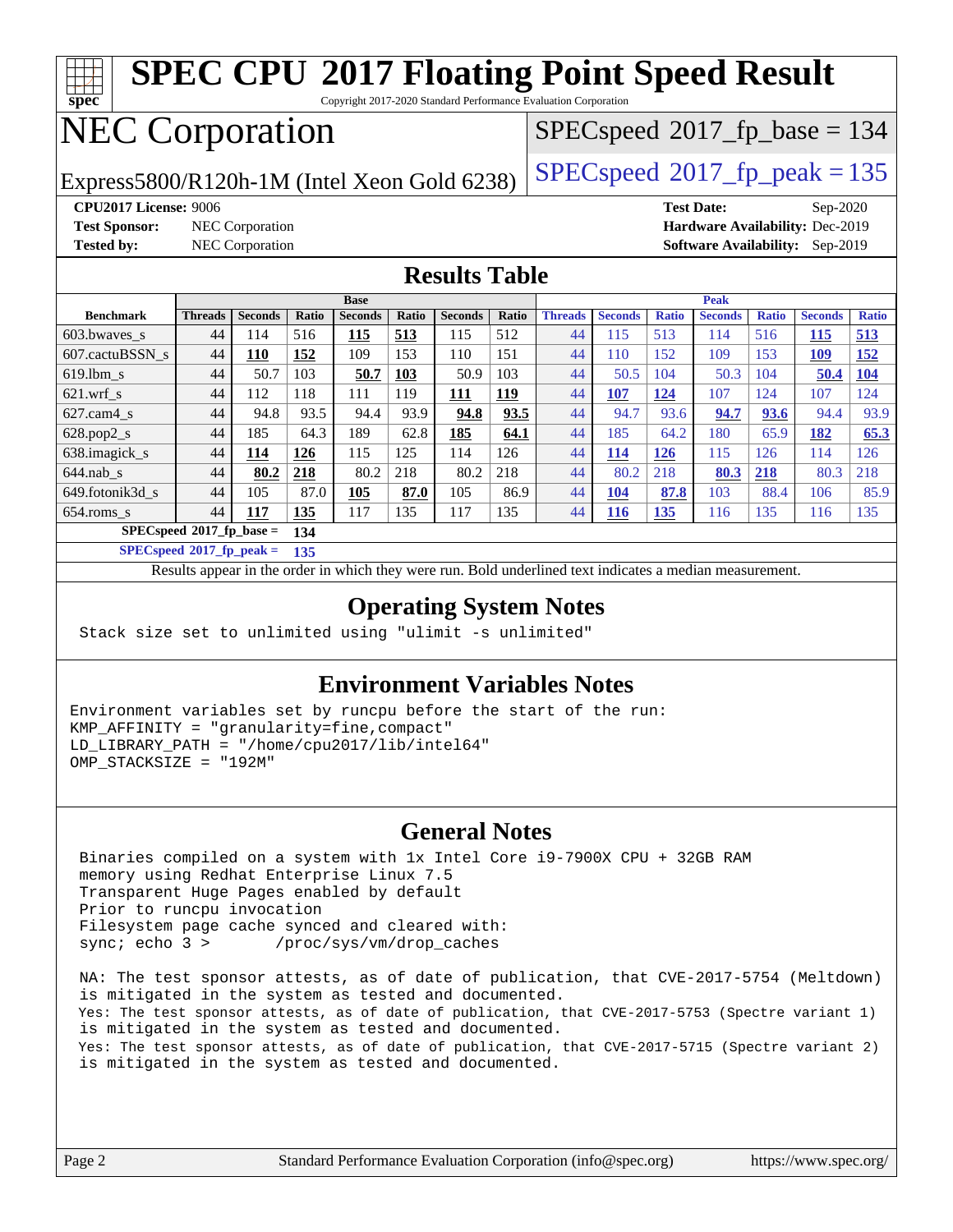| spec                                                                                                                                                                                                                                                                                                                                                             | Copyright 2017-2020 Standard Performance Evaluation Corporation                                                                     | <b>SPEC CPU®2017 Floating Point Speed Result</b>                                                                                                                                                                                           |  |  |  |  |
|------------------------------------------------------------------------------------------------------------------------------------------------------------------------------------------------------------------------------------------------------------------------------------------------------------------------------------------------------------------|-------------------------------------------------------------------------------------------------------------------------------------|--------------------------------------------------------------------------------------------------------------------------------------------------------------------------------------------------------------------------------------------|--|--|--|--|
| <b>NEC Corporation</b>                                                                                                                                                                                                                                                                                                                                           |                                                                                                                                     | $SPEC speed^{\circ}2017\_fp\_base = 134$                                                                                                                                                                                                   |  |  |  |  |
| Express5800/R120h-1M (Intel Xeon Gold 6238)                                                                                                                                                                                                                                                                                                                      |                                                                                                                                     | $SPEC speed^{\circ}2017$ fp peak = 135                                                                                                                                                                                                     |  |  |  |  |
| <b>CPU2017 License: 9006</b><br><b>Test Date:</b><br>Sep-2020                                                                                                                                                                                                                                                                                                    |                                                                                                                                     |                                                                                                                                                                                                                                            |  |  |  |  |
| <b>Test Sponsor:</b><br>NEC Corporation                                                                                                                                                                                                                                                                                                                          | Hardware Availability: Dec-2019                                                                                                     |                                                                                                                                                                                                                                            |  |  |  |  |
| <b>Tested by:</b><br>NEC Corporation<br><b>Software Availability:</b> Sep-2019                                                                                                                                                                                                                                                                                   |                                                                                                                                     |                                                                                                                                                                                                                                            |  |  |  |  |
|                                                                                                                                                                                                                                                                                                                                                                  | <b>Platform Notes</b>                                                                                                               |                                                                                                                                                                                                                                            |  |  |  |  |
| BIOS Settings:<br>Thermal Configuration: Maximum Cooling<br>Workload Profile: General Peak Frequency Compute<br>Intel Hyper-Threading: Disabled<br>Memory Patrol Scrubbing: Disabled<br>LLC Dead Line Allocation: Disabled<br>LLC Prefetch: Enabled<br>Enhanced Processor Performance: Enabled<br>Workload Profile: Custom<br>NUMA Group Size Optimization: Flat | Advanced Memory Protection: Advanced ECC Support                                                                                    |                                                                                                                                                                                                                                            |  |  |  |  |
| Sysinfo program /home/cpu2017/bin/sysinfo<br>Rev: r6365 of 2019-08-21 295195f888a3d7edble6e46a485a0011<br>running on r120h1m Sun Sep 27 18:20:31 2020                                                                                                                                                                                                            |                                                                                                                                     |                                                                                                                                                                                                                                            |  |  |  |  |
| SUT (System Under Test) info as seen by some common utilities.<br>For more information on this section, see<br>From /proc/cpuinfo<br>"physical id"s (chips)<br>2<br>44 "processors"<br>cpu cores : 22<br>siblings : 22                                                                                                                                           | https://www.spec.org/cpu2017/Docs/config.html#sysinfo<br>model name : Intel(R) Xeon(R) Gold 6238 CPU @ 2.10GHz                      | cores, siblings (Caution: counting these is hw and system dependent. The following<br>excerpts from /proc/cpuinfo might not be reliable. Use with caution.)<br>physical 0: cores 0 1 2 3 4 5 8 9 10 11 12 16 17 18 19 20 21 24 25 26 27 28 |  |  |  |  |
| From 1scpu:<br>Architecture:                                                                                                                                                                                                                                                                                                                                     | x86_64                                                                                                                              | physical 1: cores 0 1 2 3 4 5 8 9 10 11 12 16 17 18 19 20 21 24 25 26 27 28                                                                                                                                                                |  |  |  |  |
| $CPU$ op-mode(s):<br>Byte Order:<br>CPU(s):<br>On-line $CPU(s)$ list:<br>Thread(s) per core:<br>$Core(s)$ per socket:<br>Socket(s):<br>NUMA node(s):<br>Vendor ID:<br>CPU family:<br>Model:<br>Model name:<br>Stepping:<br>CPU MHz:                                                                                                                              | $32$ -bit, $64$ -bit<br>Little Endian<br>44<br>$0 - 43$<br>$\mathbf{1}$<br>22<br>2<br>2<br>GenuineIntel<br>6<br>85<br>7<br>2100.000 | $Intel(R)$ Xeon $(R)$ Gold 6238 CPU @ 2.10GHz                                                                                                                                                                                              |  |  |  |  |
|                                                                                                                                                                                                                                                                                                                                                                  | (Continued on next page)                                                                                                            |                                                                                                                                                                                                                                            |  |  |  |  |
| Page 3                                                                                                                                                                                                                                                                                                                                                           | Standard Performance Evaluation Corporation (info@spec.org)                                                                         | https://www.spec.org/                                                                                                                                                                                                                      |  |  |  |  |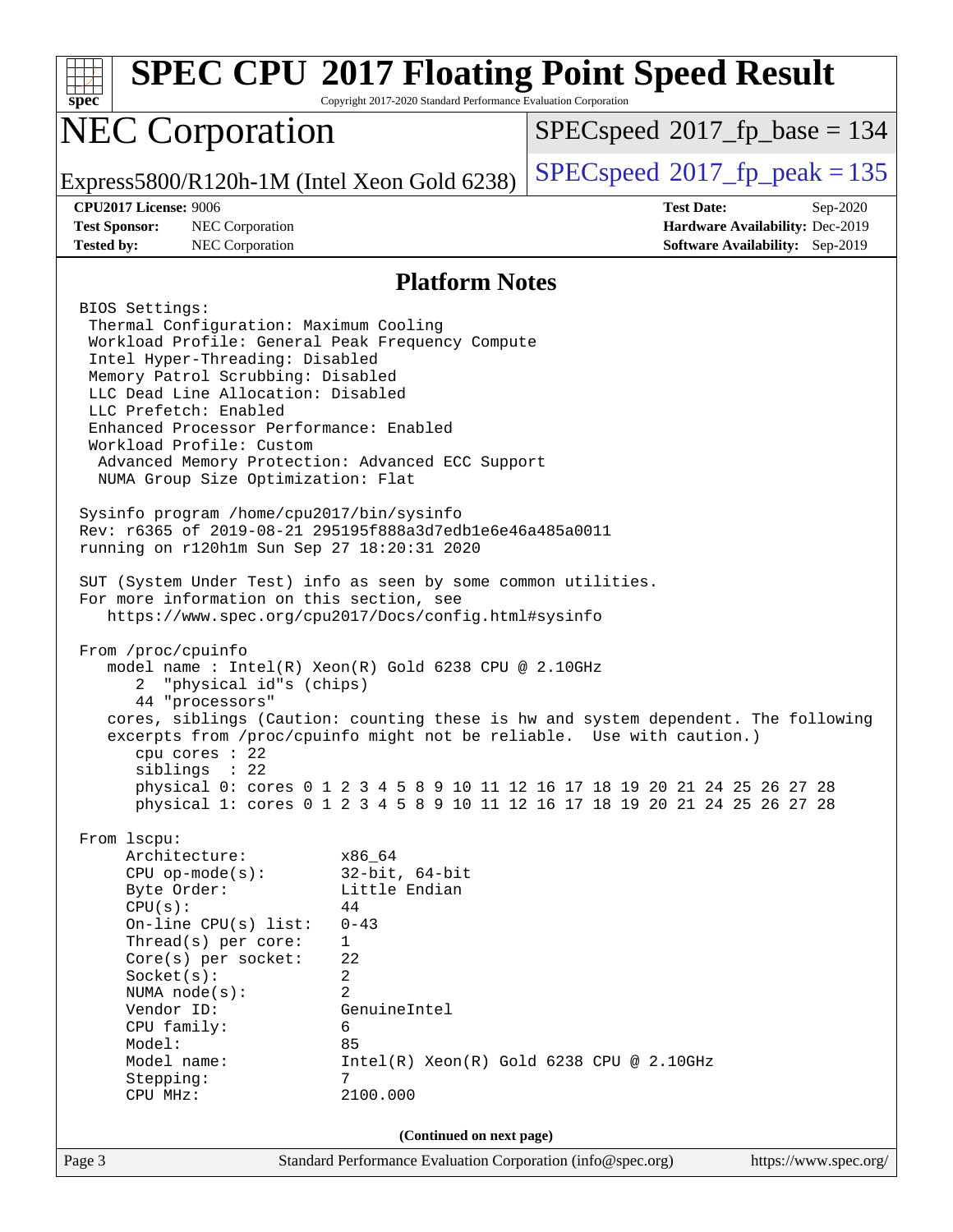**[spec](http://www.spec.org/)**

# **[SPEC CPU](http://www.spec.org/auto/cpu2017/Docs/result-fields.html#SPECCPU2017FloatingPointSpeedResult)[2017 Floating Point Speed Result](http://www.spec.org/auto/cpu2017/Docs/result-fields.html#SPECCPU2017FloatingPointSpeedResult)**

Copyright 2017-2020 Standard Performance Evaluation Corporation

# NEC Corporation

[SPECspeed](http://www.spec.org/auto/cpu2017/Docs/result-fields.html#SPECspeed2017fpbase)<sup>®</sup>2017 fp base = 134

Express5800/R120h-1M (Intel Xeon Gold 6238) [SPECspeed](http://www.spec.org/auto/cpu2017/Docs/result-fields.html#SPECspeed2017fppeak)<sup>®</sup>[2017\\_fp\\_peak = 1](http://www.spec.org/auto/cpu2017/Docs/result-fields.html#SPECspeed2017fppeak)35

**[Test Sponsor:](http://www.spec.org/auto/cpu2017/Docs/result-fields.html#TestSponsor)** NEC Corporation **[Hardware Availability:](http://www.spec.org/auto/cpu2017/Docs/result-fields.html#HardwareAvailability)** Dec-2019 **[Tested by:](http://www.spec.org/auto/cpu2017/Docs/result-fields.html#Testedby)** NEC Corporation **[Software Availability:](http://www.spec.org/auto/cpu2017/Docs/result-fields.html#SoftwareAvailability)** Sep-2019

**[CPU2017 License:](http://www.spec.org/auto/cpu2017/Docs/result-fields.html#CPU2017License)** 9006 **[Test Date:](http://www.spec.org/auto/cpu2017/Docs/result-fields.html#TestDate)** Sep-2020

#### **[Platform Notes \(Continued\)](http://www.spec.org/auto/cpu2017/Docs/result-fields.html#PlatformNotes)**

| BogoMIPS:          | 4200.00   |  |  |
|--------------------|-----------|--|--|
| Virtualization:    | $VT - x$  |  |  |
| $L1d$ cache:       | 32K       |  |  |
| Lli cache:         | 32K       |  |  |
| $L2$ cache:        | 1024K     |  |  |
| $L3$ cache:        | 30976K    |  |  |
| NUMA node0 CPU(s): | $0 - 21$  |  |  |
| NUMA nodel CPU(s): | $22 - 43$ |  |  |
|                    |           |  |  |

Flags: fpu vme de pse tsc msr pae mce cx8 apic sep mtrr pge mca cmov pat pse36 clflush dts acpi mmx fxsr sse sse2 ss ht tm pbe syscall nx pdpe1gb rdtscp lm constant\_tsc art arch\_perfmon pebs bts rep\_good nopl xtopology nonstop\_tsc aperfmperf eagerfpu pni pclmulqdq dtes64 monitor ds\_cpl vmx smx est tm2 ssse3 sdbg fma cx16 xtpr pdcm pcid dca sse4\_1 sse4\_2 x2apic movbe popcnt tsc\_deadline\_timer aes xsave avx f16c rdrand lahf\_lm abm 3dnowprefetch epb cat\_l3 cdp\_l3 invpcid\_single intel\_ppin intel\_pt ssbd mba ibrs ibpb stibp ibrs\_enhanced tpr\_shadow vnmi flexpriority ept vpid fsgsbase tsc\_adjust bmi1 hle avx2 smep bmi2 erms invpcid rtm cqm mpx rdt\_a avx512f avx512dq rdseed adx smap clflushopt clwb avx512cd avx512bw avx512vl xsaveopt xsavec xgetbv1 cqm\_llc cqm\_occup\_llc cqm\_mbm\_total cqm\_mbm\_local dtherm ida arat pln pts pku ospke avx512\_vnni md\_clear spec\_ctrl intel\_stibp flush\_l1d arch\_capabilities

 /proc/cpuinfo cache data cache size : 30976 KB

 From numactl --hardware WARNING: a numactl 'node' might or might not correspond to a physical chip. available: 2 nodes (0-1) node 0 cpus: 0 1 2 3 4 5 6 7 8 9 10 11 12 13 14 15 16 17 18 19 20 21 node 0 size: 196264 MB node 0 free: 191691 MB node 1 cpus: 22 23 24 25 26 27 28 29 30 31 32 33 34 35 36 37 38 39 40 41 42 43 node 1 size: 196607 MB node 1 free: 192000 MB node distances: node 0 1 0: 10 21 1: 21 10 From /proc/meminfo MemTotal: 395922280 kB HugePages\_Total: 0 Hugepagesize: 2048 kB From /etc/\*release\* /etc/\*version\* os-release: NAME="Red Hat Enterprise Linux Server" VERSION="7.7 (Maipo)"

**(Continued on next page)**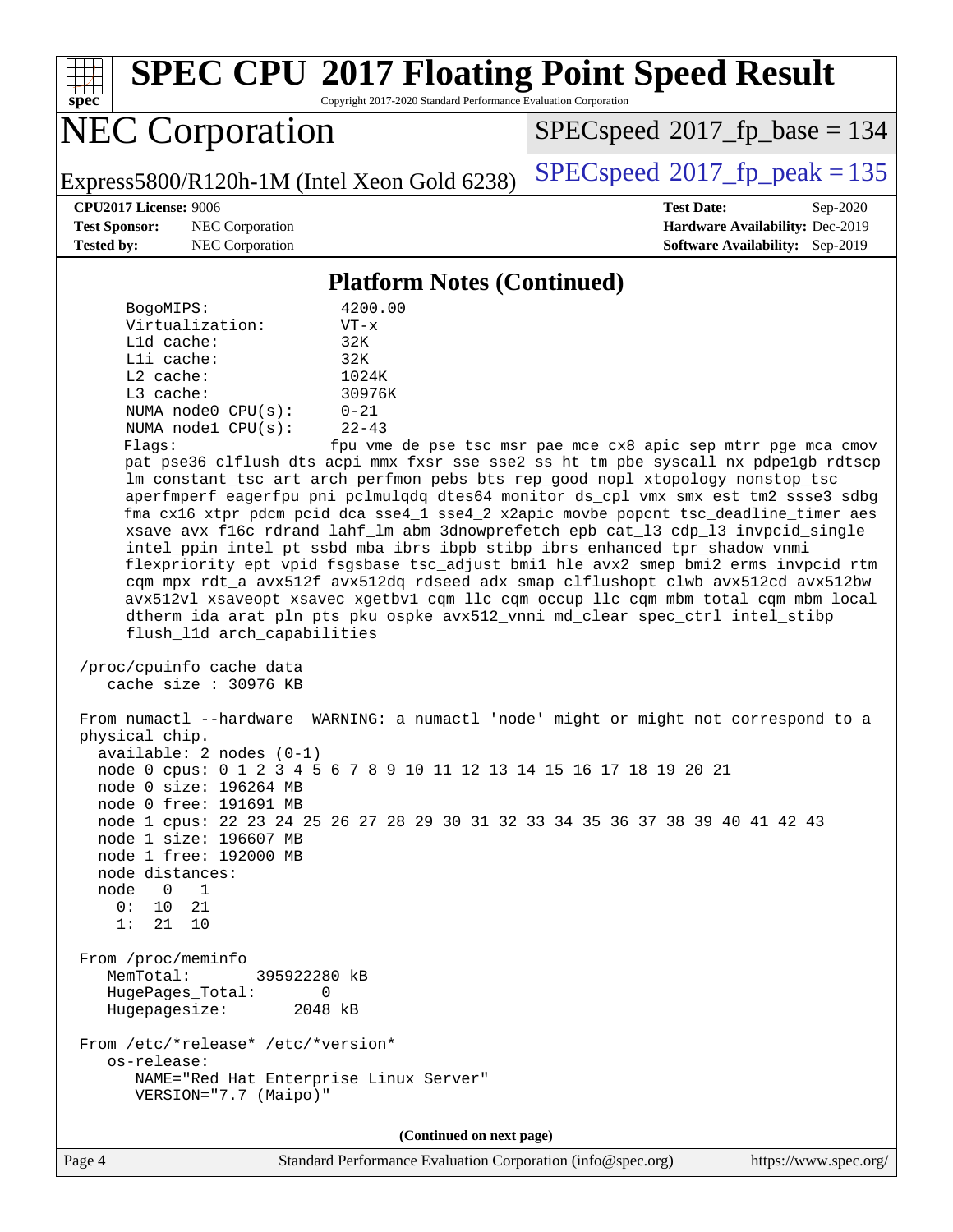| <b>SPEC CPU®2017 Floating Point Speed Result</b><br>Copyright 2017-2020 Standard Performance Evaluation Corporation<br>$spec^*$                                                                                                                                                                                                                                                                                                                                                                                                                               |                                                                                                                                                                                                   |  |  |  |  |  |
|---------------------------------------------------------------------------------------------------------------------------------------------------------------------------------------------------------------------------------------------------------------------------------------------------------------------------------------------------------------------------------------------------------------------------------------------------------------------------------------------------------------------------------------------------------------|---------------------------------------------------------------------------------------------------------------------------------------------------------------------------------------------------|--|--|--|--|--|
| <b>NEC Corporation</b>                                                                                                                                                                                                                                                                                                                                                                                                                                                                                                                                        | $SPEC speed^{\circ}2017\_fp\_base = 134$                                                                                                                                                          |  |  |  |  |  |
| Express5800/R120h-1M (Intel Xeon Gold 6238)                                                                                                                                                                                                                                                                                                                                                                                                                                                                                                                   | $SPEC speed^{\circ}2017$ _fp_peak = 135                                                                                                                                                           |  |  |  |  |  |
| CPU2017 License: 9006<br><b>Test Sponsor:</b><br>NEC Corporation<br><b>Tested by:</b><br>NEC Corporation                                                                                                                                                                                                                                                                                                                                                                                                                                                      | <b>Test Date:</b><br>Sep-2020<br>Hardware Availability: Dec-2019<br>Software Availability: Sep-2019                                                                                               |  |  |  |  |  |
| <b>Platform Notes (Continued)</b>                                                                                                                                                                                                                                                                                                                                                                                                                                                                                                                             |                                                                                                                                                                                                   |  |  |  |  |  |
| $ID="rhe1"$<br>ID_LIKE="fedora"<br>VARIANT="Server"<br>VARIANT_ID="server"<br>VERSION_ID="7.7"<br>PRETTY_NAME="Red Hat Enterprise Linux Server 7.7 (Maipo)"<br>redhat-release: Red Hat Enterprise Linux Server release 7.7 (Maipo)<br>system-release: Red Hat Enterprise Linux Server release 7.7 (Maipo)<br>system-release-cpe: cpe:/o:redhat:enterprise_linux:7.7:ga:server<br>$uname -a$ :<br>Linux r120hlm 3.10.0-1062.1.1.el7.x86_64 #1 SMP Tue Aug 13 18:39:59 UTC 2019 x86_64<br>x86_64 x86_64 GNU/Linux<br>Kernel self-reported vulnerability status: |                                                                                                                                                                                                   |  |  |  |  |  |
| CVE-2018-3620 (L1 Terminal Fault):<br>Microarchitectural Data Sampling:<br>CVE-2017-5754 (Meltdown):<br>CVE-2018-3639 (Speculative Store Bypass): Mitigation: Speculative Store Bypass disabled<br>CVE-2017-5753 (Spectre variant 1):<br>$CVE-2017-5715$ (Spectre variant 2):                                                                                                                                                                                                                                                                                 | Not affected<br>Not affected<br>Not affected<br>via prctl and seccomp<br>Mitigation: Load fences, usercopy/swapgs<br>barriers and __user pointer sanitization<br>Mitigation: Full retpoline, IBPB |  |  |  |  |  |
| run-level 3 Sep 27 18:14                                                                                                                                                                                                                                                                                                                                                                                                                                                                                                                                      |                                                                                                                                                                                                   |  |  |  |  |  |
| SPEC is set to: /home/cpu2017<br>Filesystem<br>Type Size Used Avail Use% Mounted on<br>$/\text{dev/sda}$ 3<br>ext4 908G 183G 680G 22% /                                                                                                                                                                                                                                                                                                                                                                                                                       |                                                                                                                                                                                                   |  |  |  |  |  |
| From /sys/devices/virtual/dmi/id<br>NEC U32 03/09/2020<br>BIOS:<br>Vendor: NEC<br>Product: Express5800/R120h-1M<br>Serial: JPN0084094                                                                                                                                                                                                                                                                                                                                                                                                                         |                                                                                                                                                                                                   |  |  |  |  |  |
| Additional information from dmidecode follows. WARNING: Use caution when you interpret<br>this section. The 'dmidecode' program reads system data which is "intended to allow<br>hardware to be accurately determined", but the intent may not be met, as there are<br>frequent changes to hardware, firmware, and the "DMTF SMBIOS" standard.<br>Memory:<br>24x HPE P03050-091 16 GB 2 rank 2933                                                                                                                                                             |                                                                                                                                                                                                   |  |  |  |  |  |
| (End of data from sysinfo program)                                                                                                                                                                                                                                                                                                                                                                                                                                                                                                                            |                                                                                                                                                                                                   |  |  |  |  |  |
|                                                                                                                                                                                                                                                                                                                                                                                                                                                                                                                                                               |                                                                                                                                                                                                   |  |  |  |  |  |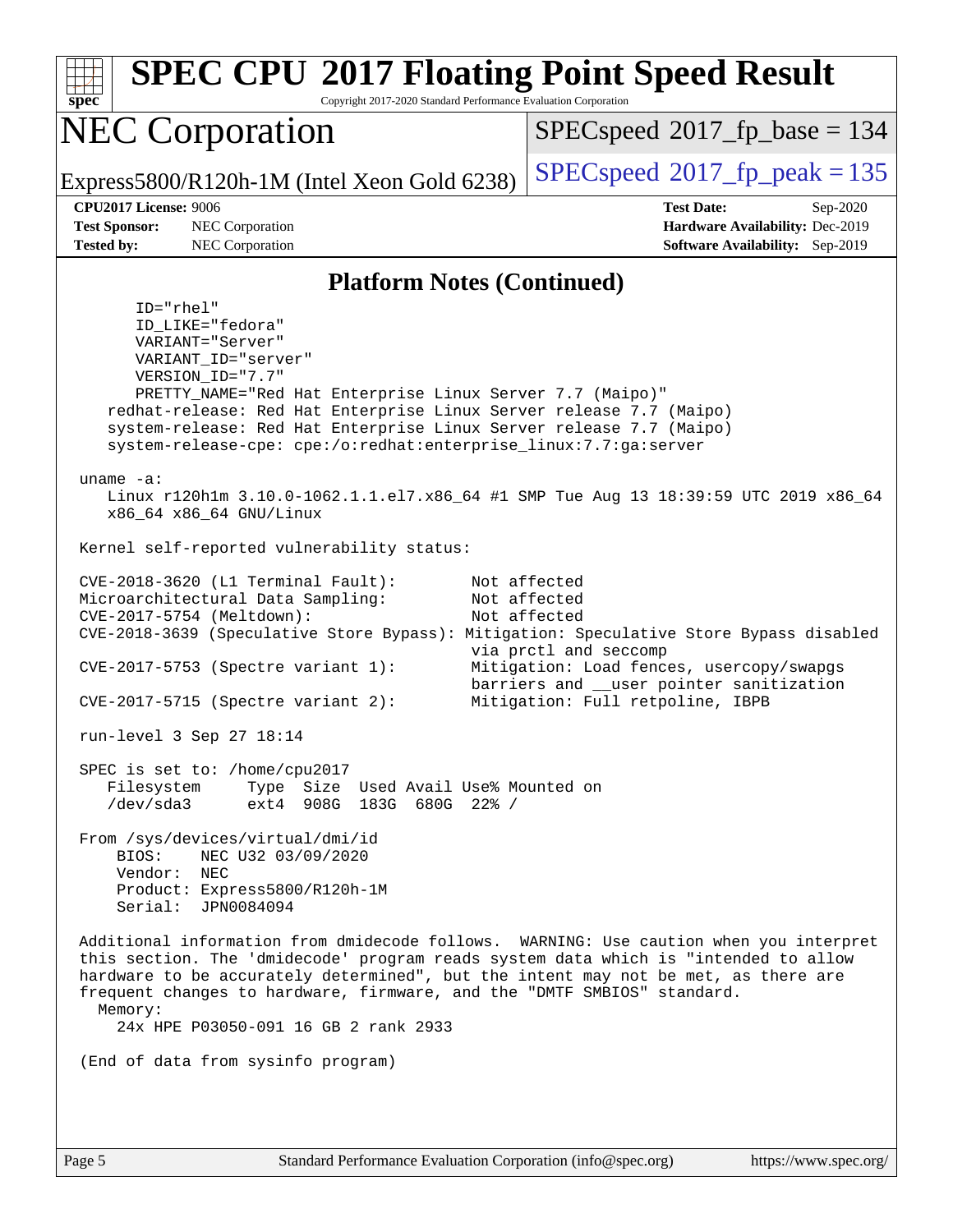| <b>SPEC CPU®2017 Floating Point Speed Result</b><br>Copyright 2017-2020 Standard Performance Evaluation Corporation<br>$spec^*$                                                                                                                                                                                                                                                                                                                                                                                                                                      |                                                                                                     |  |  |  |  |  |
|----------------------------------------------------------------------------------------------------------------------------------------------------------------------------------------------------------------------------------------------------------------------------------------------------------------------------------------------------------------------------------------------------------------------------------------------------------------------------------------------------------------------------------------------------------------------|-----------------------------------------------------------------------------------------------------|--|--|--|--|--|
| <b>NEC Corporation</b>                                                                                                                                                                                                                                                                                                                                                                                                                                                                                                                                               | $SPEC speed^{\circ}2017$ fp base = 134                                                              |  |  |  |  |  |
| Express5800/R120h-1M (Intel Xeon Gold 6238)                                                                                                                                                                                                                                                                                                                                                                                                                                                                                                                          | $SPEC speed^{\circ}2017$ fp peak = 135                                                              |  |  |  |  |  |
| CPU2017 License: 9006<br><b>Test Sponsor:</b><br>NEC Corporation<br><b>Tested by:</b><br><b>NEC</b> Corporation                                                                                                                                                                                                                                                                                                                                                                                                                                                      | <b>Test Date:</b><br>Sep-2020<br>Hardware Availability: Dec-2019<br>Software Availability: Sep-2019 |  |  |  |  |  |
| <b>Compiler Version Notes</b>                                                                                                                                                                                                                                                                                                                                                                                                                                                                                                                                        |                                                                                                     |  |  |  |  |  |
| 619.1bm_s(base, peak) 638.imagick_s(base, peak)<br>С<br>644.nab_s(base, peak)                                                                                                                                                                                                                                                                                                                                                                                                                                                                                        |                                                                                                     |  |  |  |  |  |
| Intel(R) C Intel(R) 64 Compiler for applications running on Intel(R) 64,<br>Version 19.0.4.227 Build 20190416<br>Copyright (C) 1985-2019 Intel Corporation. All rights reserved.                                                                                                                                                                                                                                                                                                                                                                                     |                                                                                                     |  |  |  |  |  |
| $C++$ , C, Fortran   607.cactuBSSN_s(base, peak)                                                                                                                                                                                                                                                                                                                                                                                                                                                                                                                     |                                                                                                     |  |  |  |  |  |
| Intel(R) $C++$ Intel(R) 64 Compiler for applications running on Intel(R) 64,<br>Version 19.0.4.227 Build 20190416<br>Copyright (C) 1985-2019 Intel Corporation. All rights reserved.<br>Intel(R) C Intel(R) 64 Compiler for applications running on Intel(R) 64,<br>Version 19.0.4.227 Build 20190416<br>Copyright (C) 1985-2019 Intel Corporation. All rights reserved.<br>$Intel(R)$ Fortran Intel(R) 64 Compiler for applications running on Intel(R)<br>64, Version 19.0.4.227 Build 20190416<br>Copyright (C) 1985-2019 Intel Corporation. All rights reserved. |                                                                                                     |  |  |  |  |  |
| ======================<br>603.bwaves_s(base, peak) 649.fotonik3d_s(base, peak)<br>Fortran<br>654.roms_s(base, peak)                                                                                                                                                                                                                                                                                                                                                                                                                                                  |                                                                                                     |  |  |  |  |  |
| $Intel(R)$ Fortran Intel(R) 64 Compiler for applications running on Intel(R)<br>64, Version 19.0.4.227 Build 20190416<br>Copyright (C) 1985-2019 Intel Corporation. All rights reserved.<br>_________________                                                                                                                                                                                                                                                                                                                                                        |                                                                                                     |  |  |  |  |  |
| Fortran, C   621.wrf_s(base, peak) 627.cam4_s(base, peak)<br>$  628.pop2_s(base, peak)$                                                                                                                                                                                                                                                                                                                                                                                                                                                                              |                                                                                                     |  |  |  |  |  |
| $Intel(R)$ Fortran Intel(R) 64 Compiler for applications running on Intel(R)<br>64, Version 19.0.4.227 Build 20190416<br>Copyright (C) 1985-2019 Intel Corporation. All rights reserved.<br>Intel(R) C Intel(R) 64 Compiler for applications running on Intel(R) 64,<br>Version 19.0.4.227 Build 20190416<br>Copyright (C) 1985-2019 Intel Corporation. All rights reserved.                                                                                                                                                                                         |                                                                                                     |  |  |  |  |  |
|                                                                                                                                                                                                                                                                                                                                                                                                                                                                                                                                                                      |                                                                                                     |  |  |  |  |  |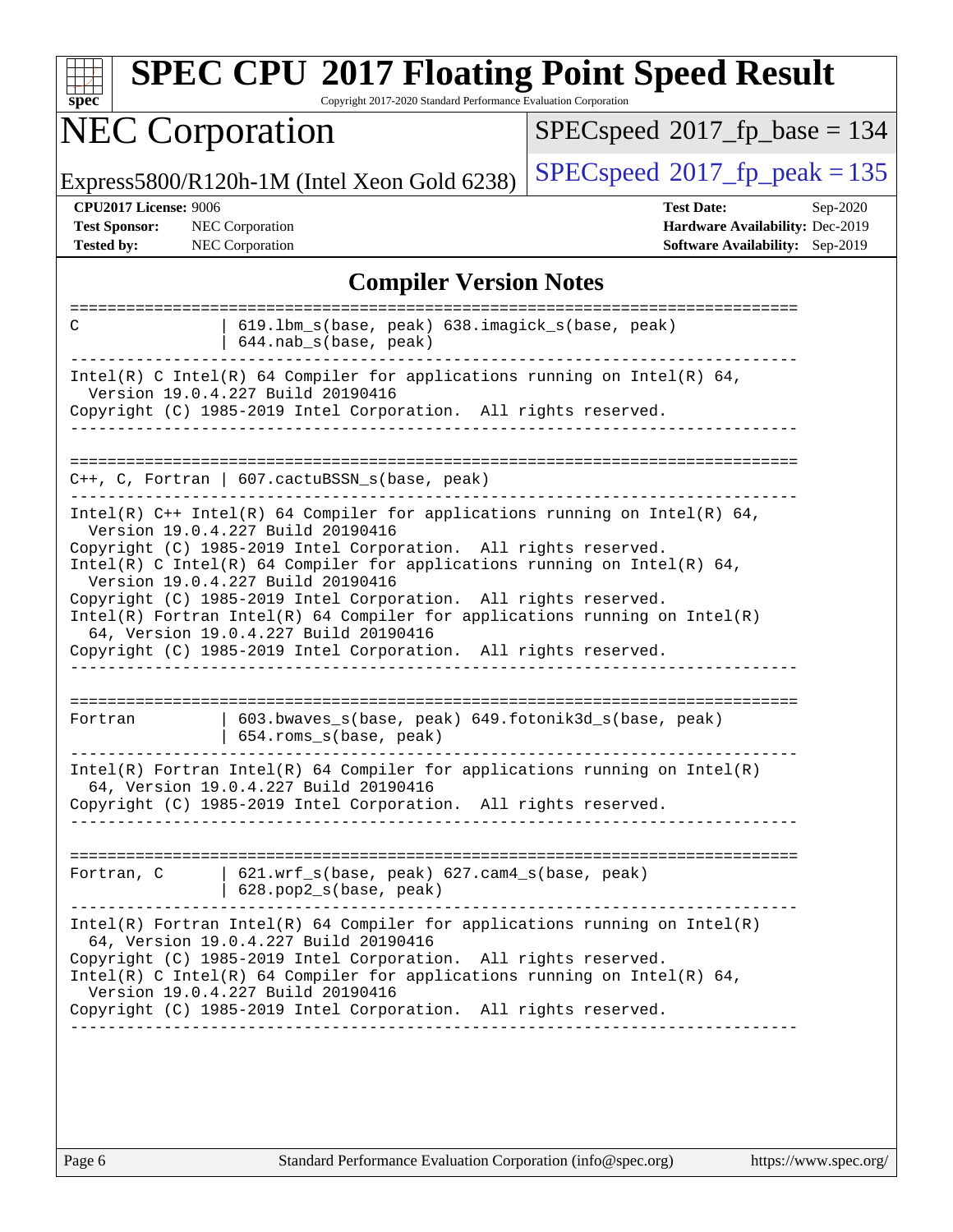

# **[SPEC CPU](http://www.spec.org/auto/cpu2017/Docs/result-fields.html#SPECCPU2017FloatingPointSpeedResult)[2017 Floating Point Speed Result](http://www.spec.org/auto/cpu2017/Docs/result-fields.html#SPECCPU2017FloatingPointSpeedResult)**

Copyright 2017-2020 Standard Performance Evaluation Corporation

# NEC Corporation

 $SPEC speed$ <sup>®</sup> $2017$ \_fp\_base = 134

Express5800/R120h-1M (Intel Xeon Gold 6238)  $\left|$  [SPECspeed](http://www.spec.org/auto/cpu2017/Docs/result-fields.html#SPECspeed2017fppeak)<sup>®</sup>[2017\\_fp\\_peak = 1](http://www.spec.org/auto/cpu2017/Docs/result-fields.html#SPECspeed2017fppeak)35

**[Test Sponsor:](http://www.spec.org/auto/cpu2017/Docs/result-fields.html#TestSponsor)** NEC Corporation **[Hardware Availability:](http://www.spec.org/auto/cpu2017/Docs/result-fields.html#HardwareAvailability)** Dec-2019

**[CPU2017 License:](http://www.spec.org/auto/cpu2017/Docs/result-fields.html#CPU2017License)** 9006 **[Test Date:](http://www.spec.org/auto/cpu2017/Docs/result-fields.html#TestDate)** Sep-2020 **[Tested by:](http://www.spec.org/auto/cpu2017/Docs/result-fields.html#Testedby)** NEC Corporation **[Software Availability:](http://www.spec.org/auto/cpu2017/Docs/result-fields.html#SoftwareAvailability)** Sep-2019

#### **[Base Compiler Invocation](http://www.spec.org/auto/cpu2017/Docs/result-fields.html#BaseCompilerInvocation)**

[C benchmarks:](http://www.spec.org/auto/cpu2017/Docs/result-fields.html#Cbenchmarks) [icc -m64 -std=c11](http://www.spec.org/cpu2017/results/res2020q4/cpu2017-20200928-24115.flags.html#user_CCbase_intel_icc_64bit_c11_33ee0cdaae7deeeab2a9725423ba97205ce30f63b9926c2519791662299b76a0318f32ddfffdc46587804de3178b4f9328c46fa7c2b0cd779d7a61945c91cd35)

[Fortran benchmarks](http://www.spec.org/auto/cpu2017/Docs/result-fields.html#Fortranbenchmarks): [ifort -m64](http://www.spec.org/cpu2017/results/res2020q4/cpu2017-20200928-24115.flags.html#user_FCbase_intel_ifort_64bit_24f2bb282fbaeffd6157abe4f878425411749daecae9a33200eee2bee2fe76f3b89351d69a8130dd5949958ce389cf37ff59a95e7a40d588e8d3a57e0c3fd751)

[Benchmarks using both Fortran and C:](http://www.spec.org/auto/cpu2017/Docs/result-fields.html#BenchmarksusingbothFortranandC) [ifort -m64](http://www.spec.org/cpu2017/results/res2020q4/cpu2017-20200928-24115.flags.html#user_CC_FCbase_intel_ifort_64bit_24f2bb282fbaeffd6157abe4f878425411749daecae9a33200eee2bee2fe76f3b89351d69a8130dd5949958ce389cf37ff59a95e7a40d588e8d3a57e0c3fd751) [icc -m64 -std=c11](http://www.spec.org/cpu2017/results/res2020q4/cpu2017-20200928-24115.flags.html#user_CC_FCbase_intel_icc_64bit_c11_33ee0cdaae7deeeab2a9725423ba97205ce30f63b9926c2519791662299b76a0318f32ddfffdc46587804de3178b4f9328c46fa7c2b0cd779d7a61945c91cd35)

[Benchmarks using Fortran, C, and C++:](http://www.spec.org/auto/cpu2017/Docs/result-fields.html#BenchmarksusingFortranCandCXX) [icpc -m64](http://www.spec.org/cpu2017/results/res2020q4/cpu2017-20200928-24115.flags.html#user_CC_CXX_FCbase_intel_icpc_64bit_4ecb2543ae3f1412ef961e0650ca070fec7b7afdcd6ed48761b84423119d1bf6bdf5cad15b44d48e7256388bc77273b966e5eb805aefd121eb22e9299b2ec9d9) [icc -m64 -std=c11](http://www.spec.org/cpu2017/results/res2020q4/cpu2017-20200928-24115.flags.html#user_CC_CXX_FCbase_intel_icc_64bit_c11_33ee0cdaae7deeeab2a9725423ba97205ce30f63b9926c2519791662299b76a0318f32ddfffdc46587804de3178b4f9328c46fa7c2b0cd779d7a61945c91cd35) [ifort -m64](http://www.spec.org/cpu2017/results/res2020q4/cpu2017-20200928-24115.flags.html#user_CC_CXX_FCbase_intel_ifort_64bit_24f2bb282fbaeffd6157abe4f878425411749daecae9a33200eee2bee2fe76f3b89351d69a8130dd5949958ce389cf37ff59a95e7a40d588e8d3a57e0c3fd751)

#### **[Base Portability Flags](http://www.spec.org/auto/cpu2017/Docs/result-fields.html#BasePortabilityFlags)**

 603.bwaves\_s: [-DSPEC\\_LP64](http://www.spec.org/cpu2017/results/res2020q4/cpu2017-20200928-24115.flags.html#suite_basePORTABILITY603_bwaves_s_DSPEC_LP64) 607.cactuBSSN\_s: [-DSPEC\\_LP64](http://www.spec.org/cpu2017/results/res2020q4/cpu2017-20200928-24115.flags.html#suite_basePORTABILITY607_cactuBSSN_s_DSPEC_LP64) 619.lbm\_s: [-DSPEC\\_LP64](http://www.spec.org/cpu2017/results/res2020q4/cpu2017-20200928-24115.flags.html#suite_basePORTABILITY619_lbm_s_DSPEC_LP64) 621.wrf\_s: [-DSPEC\\_LP64](http://www.spec.org/cpu2017/results/res2020q4/cpu2017-20200928-24115.flags.html#suite_basePORTABILITY621_wrf_s_DSPEC_LP64) [-DSPEC\\_CASE\\_FLAG](http://www.spec.org/cpu2017/results/res2020q4/cpu2017-20200928-24115.flags.html#b621.wrf_s_baseCPORTABILITY_DSPEC_CASE_FLAG) [-convert big\\_endian](http://www.spec.org/cpu2017/results/res2020q4/cpu2017-20200928-24115.flags.html#user_baseFPORTABILITY621_wrf_s_convert_big_endian_c3194028bc08c63ac5d04de18c48ce6d347e4e562e8892b8bdbdc0214820426deb8554edfa529a3fb25a586e65a3d812c835984020483e7e73212c4d31a38223) 627.cam4\_s: [-DSPEC\\_LP64](http://www.spec.org/cpu2017/results/res2020q4/cpu2017-20200928-24115.flags.html#suite_basePORTABILITY627_cam4_s_DSPEC_LP64) [-DSPEC\\_CASE\\_FLAG](http://www.spec.org/cpu2017/results/res2020q4/cpu2017-20200928-24115.flags.html#b627.cam4_s_baseCPORTABILITY_DSPEC_CASE_FLAG) 628.pop2\_s: [-DSPEC\\_LP64](http://www.spec.org/cpu2017/results/res2020q4/cpu2017-20200928-24115.flags.html#suite_basePORTABILITY628_pop2_s_DSPEC_LP64) [-DSPEC\\_CASE\\_FLAG](http://www.spec.org/cpu2017/results/res2020q4/cpu2017-20200928-24115.flags.html#b628.pop2_s_baseCPORTABILITY_DSPEC_CASE_FLAG) [-convert big\\_endian](http://www.spec.org/cpu2017/results/res2020q4/cpu2017-20200928-24115.flags.html#user_baseFPORTABILITY628_pop2_s_convert_big_endian_c3194028bc08c63ac5d04de18c48ce6d347e4e562e8892b8bdbdc0214820426deb8554edfa529a3fb25a586e65a3d812c835984020483e7e73212c4d31a38223) [-assume byterecl](http://www.spec.org/cpu2017/results/res2020q4/cpu2017-20200928-24115.flags.html#user_baseFPORTABILITY628_pop2_s_assume_byterecl_7e47d18b9513cf18525430bbf0f2177aa9bf368bc7a059c09b2c06a34b53bd3447c950d3f8d6c70e3faf3a05c8557d66a5798b567902e8849adc142926523472) 638.imagick\_s: [-DSPEC\\_LP64](http://www.spec.org/cpu2017/results/res2020q4/cpu2017-20200928-24115.flags.html#suite_basePORTABILITY638_imagick_s_DSPEC_LP64) 644.nab\_s: [-DSPEC\\_LP64](http://www.spec.org/cpu2017/results/res2020q4/cpu2017-20200928-24115.flags.html#suite_basePORTABILITY644_nab_s_DSPEC_LP64) 649.fotonik3d\_s: [-DSPEC\\_LP64](http://www.spec.org/cpu2017/results/res2020q4/cpu2017-20200928-24115.flags.html#suite_basePORTABILITY649_fotonik3d_s_DSPEC_LP64) 654.roms\_s: [-DSPEC\\_LP64](http://www.spec.org/cpu2017/results/res2020q4/cpu2017-20200928-24115.flags.html#suite_basePORTABILITY654_roms_s_DSPEC_LP64)

### **[Base Optimization Flags](http://www.spec.org/auto/cpu2017/Docs/result-fields.html#BaseOptimizationFlags)**

#### [C benchmarks](http://www.spec.org/auto/cpu2017/Docs/result-fields.html#Cbenchmarks): [-xCORE-AVX512](http://www.spec.org/cpu2017/results/res2020q4/cpu2017-20200928-24115.flags.html#user_CCbase_f-xCORE-AVX512) [-ipo](http://www.spec.org/cpu2017/results/res2020q4/cpu2017-20200928-24115.flags.html#user_CCbase_f-ipo) [-O3](http://www.spec.org/cpu2017/results/res2020q4/cpu2017-20200928-24115.flags.html#user_CCbase_f-O3) [-no-prec-div](http://www.spec.org/cpu2017/results/res2020q4/cpu2017-20200928-24115.flags.html#user_CCbase_f-no-prec-div) [-qopt-prefetch](http://www.spec.org/cpu2017/results/res2020q4/cpu2017-20200928-24115.flags.html#user_CCbase_f-qopt-prefetch) [-ffinite-math-only](http://www.spec.org/cpu2017/results/res2020q4/cpu2017-20200928-24115.flags.html#user_CCbase_f_finite_math_only_cb91587bd2077682c4b38af759c288ed7c732db004271a9512da14a4f8007909a5f1427ecbf1a0fb78ff2a814402c6114ac565ca162485bbcae155b5e4258871) [-qopt-mem-layout-trans=4](http://www.spec.org/cpu2017/results/res2020q4/cpu2017-20200928-24115.flags.html#user_CCbase_f-qopt-mem-layout-trans_fa39e755916c150a61361b7846f310bcdf6f04e385ef281cadf3647acec3f0ae266d1a1d22d972a7087a248fd4e6ca390a3634700869573d231a252c784941a8) [-qopenmp](http://www.spec.org/cpu2017/results/res2020q4/cpu2017-20200928-24115.flags.html#user_CCbase_qopenmp_16be0c44f24f464004c6784a7acb94aca937f053568ce72f94b139a11c7c168634a55f6653758ddd83bcf7b8463e8028bb0b48b77bcddc6b78d5d95bb1df2967) [-DSPEC\\_OPENMP](http://www.spec.org/cpu2017/results/res2020q4/cpu2017-20200928-24115.flags.html#suite_CCbase_DSPEC_OPENMP) [Fortran benchmarks](http://www.spec.org/auto/cpu2017/Docs/result-fields.html#Fortranbenchmarks): -DSPEC OPENMP [-xCORE-AVX512](http://www.spec.org/cpu2017/results/res2020q4/cpu2017-20200928-24115.flags.html#user_FCbase_f-xCORE-AVX512) [-ipo](http://www.spec.org/cpu2017/results/res2020q4/cpu2017-20200928-24115.flags.html#user_FCbase_f-ipo) [-O3](http://www.spec.org/cpu2017/results/res2020q4/cpu2017-20200928-24115.flags.html#user_FCbase_f-O3) [-no-prec-div](http://www.spec.org/cpu2017/results/res2020q4/cpu2017-20200928-24115.flags.html#user_FCbase_f-no-prec-div) [-qopt-prefetch](http://www.spec.org/cpu2017/results/res2020q4/cpu2017-20200928-24115.flags.html#user_FCbase_f-qopt-prefetch) [-ffinite-math-only](http://www.spec.org/cpu2017/results/res2020q4/cpu2017-20200928-24115.flags.html#user_FCbase_f_finite_math_only_cb91587bd2077682c4b38af759c288ed7c732db004271a9512da14a4f8007909a5f1427ecbf1a0fb78ff2a814402c6114ac565ca162485bbcae155b5e4258871) [-qopt-mem-layout-trans=4](http://www.spec.org/cpu2017/results/res2020q4/cpu2017-20200928-24115.flags.html#user_FCbase_f-qopt-mem-layout-trans_fa39e755916c150a61361b7846f310bcdf6f04e385ef281cadf3647acec3f0ae266d1a1d22d972a7087a248fd4e6ca390a3634700869573d231a252c784941a8) [-qopenmp](http://www.spec.org/cpu2017/results/res2020q4/cpu2017-20200928-24115.flags.html#user_FCbase_qopenmp_16be0c44f24f464004c6784a7acb94aca937f053568ce72f94b139a11c7c168634a55f6653758ddd83bcf7b8463e8028bb0b48b77bcddc6b78d5d95bb1df2967) [-nostandard-realloc-lhs](http://www.spec.org/cpu2017/results/res2020q4/cpu2017-20200928-24115.flags.html#user_FCbase_f_2003_std_realloc_82b4557e90729c0f113870c07e44d33d6f5a304b4f63d4c15d2d0f1fab99f5daaed73bdb9275d9ae411527f28b936061aa8b9c8f2d63842963b95c9dd6426b8a) [Benchmarks using both Fortran and C](http://www.spec.org/auto/cpu2017/Docs/result-fields.html#BenchmarksusingbothFortranandC): [-xCORE-AVX512](http://www.spec.org/cpu2017/results/res2020q4/cpu2017-20200928-24115.flags.html#user_CC_FCbase_f-xCORE-AVX512) [-ipo](http://www.spec.org/cpu2017/results/res2020q4/cpu2017-20200928-24115.flags.html#user_CC_FCbase_f-ipo) [-O3](http://www.spec.org/cpu2017/results/res2020q4/cpu2017-20200928-24115.flags.html#user_CC_FCbase_f-O3) [-no-prec-div](http://www.spec.org/cpu2017/results/res2020q4/cpu2017-20200928-24115.flags.html#user_CC_FCbase_f-no-prec-div) [-qopt-prefetch](http://www.spec.org/cpu2017/results/res2020q4/cpu2017-20200928-24115.flags.html#user_CC_FCbase_f-qopt-prefetch) [-ffinite-math-only](http://www.spec.org/cpu2017/results/res2020q4/cpu2017-20200928-24115.flags.html#user_CC_FCbase_f_finite_math_only_cb91587bd2077682c4b38af759c288ed7c732db004271a9512da14a4f8007909a5f1427ecbf1a0fb78ff2a814402c6114ac565ca162485bbcae155b5e4258871) [-qopt-mem-layout-trans=4](http://www.spec.org/cpu2017/results/res2020q4/cpu2017-20200928-24115.flags.html#user_CC_FCbase_f-qopt-mem-layout-trans_fa39e755916c150a61361b7846f310bcdf6f04e385ef281cadf3647acec3f0ae266d1a1d22d972a7087a248fd4e6ca390a3634700869573d231a252c784941a8) [-qopenmp](http://www.spec.org/cpu2017/results/res2020q4/cpu2017-20200928-24115.flags.html#user_CC_FCbase_qopenmp_16be0c44f24f464004c6784a7acb94aca937f053568ce72f94b139a11c7c168634a55f6653758ddd83bcf7b8463e8028bb0b48b77bcddc6b78d5d95bb1df2967) [-DSPEC\\_OPENMP](http://www.spec.org/cpu2017/results/res2020q4/cpu2017-20200928-24115.flags.html#suite_CC_FCbase_DSPEC_OPENMP) [-nostandard-realloc-lhs](http://www.spec.org/cpu2017/results/res2020q4/cpu2017-20200928-24115.flags.html#user_CC_FCbase_f_2003_std_realloc_82b4557e90729c0f113870c07e44d33d6f5a304b4f63d4c15d2d0f1fab99f5daaed73bdb9275d9ae411527f28b936061aa8b9c8f2d63842963b95c9dd6426b8a) **(Continued on next page)**

Page 7 Standard Performance Evaluation Corporation [\(info@spec.org\)](mailto:info@spec.org) <https://www.spec.org/>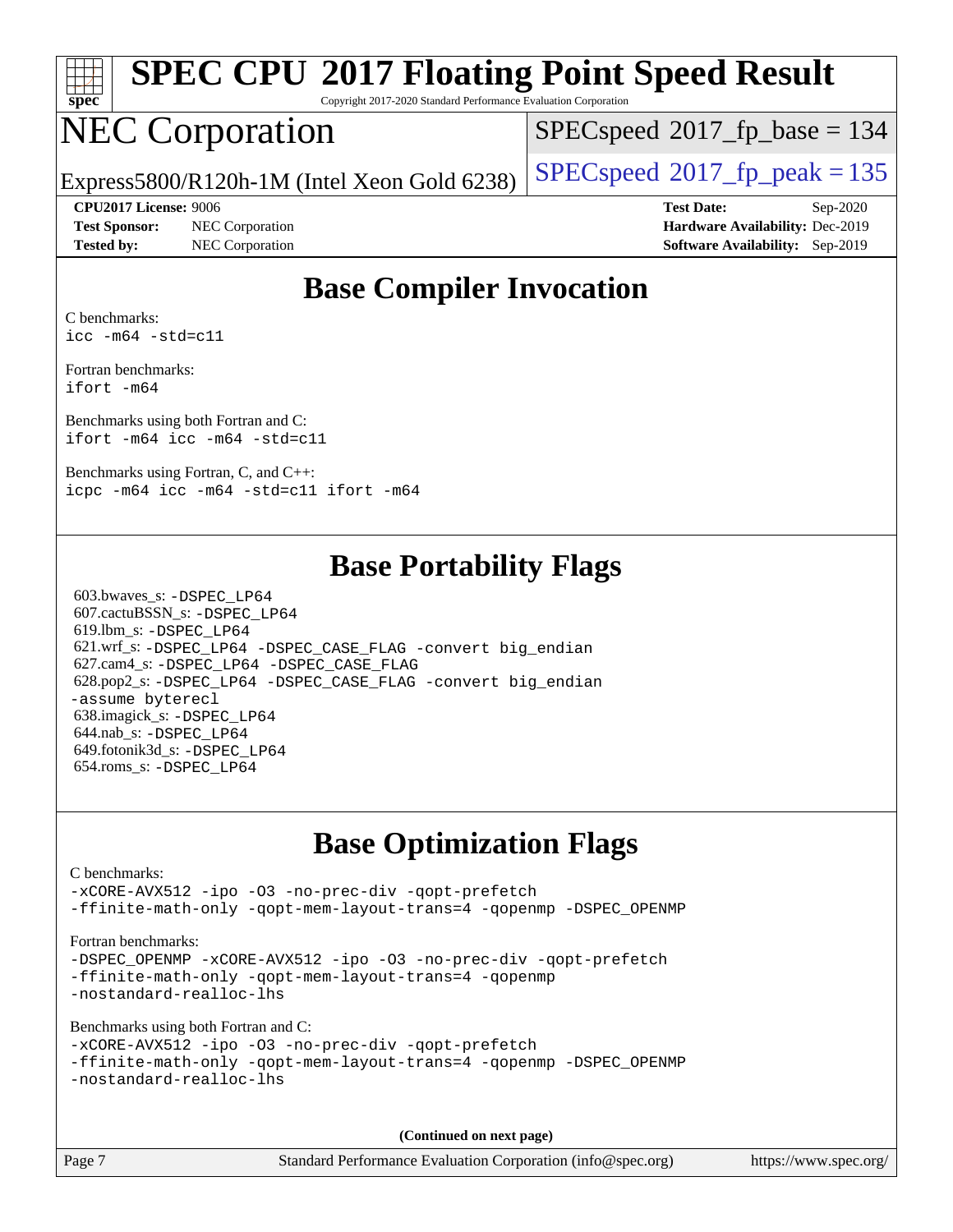

# **[SPEC CPU](http://www.spec.org/auto/cpu2017/Docs/result-fields.html#SPECCPU2017FloatingPointSpeedResult)[2017 Floating Point Speed Result](http://www.spec.org/auto/cpu2017/Docs/result-fields.html#SPECCPU2017FloatingPointSpeedResult)**

Copyright 2017-2020 Standard Performance Evaluation Corporation

# NEC Corporation

[SPECspeed](http://www.spec.org/auto/cpu2017/Docs/result-fields.html#SPECspeed2017fpbase)<sup>®</sup>2017 fp base = 134

Express5800/R120h-1M (Intel Xeon Gold 6238)  $\left|$  [SPECspeed](http://www.spec.org/auto/cpu2017/Docs/result-fields.html#SPECspeed2017fppeak)<sup>®</sup>[2017\\_fp\\_peak = 1](http://www.spec.org/auto/cpu2017/Docs/result-fields.html#SPECspeed2017fppeak)35

**[Tested by:](http://www.spec.org/auto/cpu2017/Docs/result-fields.html#Testedby)** NEC Corporation **[Software Availability:](http://www.spec.org/auto/cpu2017/Docs/result-fields.html#SoftwareAvailability)** Sep-2019

**[CPU2017 License:](http://www.spec.org/auto/cpu2017/Docs/result-fields.html#CPU2017License)** 9006 **[Test Date:](http://www.spec.org/auto/cpu2017/Docs/result-fields.html#TestDate)** Sep-2020 **[Test Sponsor:](http://www.spec.org/auto/cpu2017/Docs/result-fields.html#TestSponsor)** NEC Corporation **[Hardware Availability:](http://www.spec.org/auto/cpu2017/Docs/result-fields.html#HardwareAvailability)** Dec-2019

## **[Base Optimization Flags \(Continued\)](http://www.spec.org/auto/cpu2017/Docs/result-fields.html#BaseOptimizationFlags)**

[Benchmarks using Fortran, C, and C++:](http://www.spec.org/auto/cpu2017/Docs/result-fields.html#BenchmarksusingFortranCandCXX)

[-xCORE-AVX512](http://www.spec.org/cpu2017/results/res2020q4/cpu2017-20200928-24115.flags.html#user_CC_CXX_FCbase_f-xCORE-AVX512) [-ipo](http://www.spec.org/cpu2017/results/res2020q4/cpu2017-20200928-24115.flags.html#user_CC_CXX_FCbase_f-ipo) [-O3](http://www.spec.org/cpu2017/results/res2020q4/cpu2017-20200928-24115.flags.html#user_CC_CXX_FCbase_f-O3) [-no-prec-div](http://www.spec.org/cpu2017/results/res2020q4/cpu2017-20200928-24115.flags.html#user_CC_CXX_FCbase_f-no-prec-div) [-qopt-prefetch](http://www.spec.org/cpu2017/results/res2020q4/cpu2017-20200928-24115.flags.html#user_CC_CXX_FCbase_f-qopt-prefetch)

[-ffinite-math-only](http://www.spec.org/cpu2017/results/res2020q4/cpu2017-20200928-24115.flags.html#user_CC_CXX_FCbase_f_finite_math_only_cb91587bd2077682c4b38af759c288ed7c732db004271a9512da14a4f8007909a5f1427ecbf1a0fb78ff2a814402c6114ac565ca162485bbcae155b5e4258871) [-qopt-mem-layout-trans=4](http://www.spec.org/cpu2017/results/res2020q4/cpu2017-20200928-24115.flags.html#user_CC_CXX_FCbase_f-qopt-mem-layout-trans_fa39e755916c150a61361b7846f310bcdf6f04e385ef281cadf3647acec3f0ae266d1a1d22d972a7087a248fd4e6ca390a3634700869573d231a252c784941a8) [-qopenmp](http://www.spec.org/cpu2017/results/res2020q4/cpu2017-20200928-24115.flags.html#user_CC_CXX_FCbase_qopenmp_16be0c44f24f464004c6784a7acb94aca937f053568ce72f94b139a11c7c168634a55f6653758ddd83bcf7b8463e8028bb0b48b77bcddc6b78d5d95bb1df2967) [-DSPEC\\_OPENMP](http://www.spec.org/cpu2017/results/res2020q4/cpu2017-20200928-24115.flags.html#suite_CC_CXX_FCbase_DSPEC_OPENMP) [-nostandard-realloc-lhs](http://www.spec.org/cpu2017/results/res2020q4/cpu2017-20200928-24115.flags.html#user_CC_CXX_FCbase_f_2003_std_realloc_82b4557e90729c0f113870c07e44d33d6f5a304b4f63d4c15d2d0f1fab99f5daaed73bdb9275d9ae411527f28b936061aa8b9c8f2d63842963b95c9dd6426b8a)

## **[Peak Compiler Invocation](http://www.spec.org/auto/cpu2017/Docs/result-fields.html#PeakCompilerInvocation)**

[C benchmarks](http://www.spec.org/auto/cpu2017/Docs/result-fields.html#Cbenchmarks): [icc -m64 -std=c11](http://www.spec.org/cpu2017/results/res2020q4/cpu2017-20200928-24115.flags.html#user_CCpeak_intel_icc_64bit_c11_33ee0cdaae7deeeab2a9725423ba97205ce30f63b9926c2519791662299b76a0318f32ddfffdc46587804de3178b4f9328c46fa7c2b0cd779d7a61945c91cd35)

[Fortran benchmarks](http://www.spec.org/auto/cpu2017/Docs/result-fields.html#Fortranbenchmarks): [ifort -m64](http://www.spec.org/cpu2017/results/res2020q4/cpu2017-20200928-24115.flags.html#user_FCpeak_intel_ifort_64bit_24f2bb282fbaeffd6157abe4f878425411749daecae9a33200eee2bee2fe76f3b89351d69a8130dd5949958ce389cf37ff59a95e7a40d588e8d3a57e0c3fd751)

[Benchmarks using both Fortran and C](http://www.spec.org/auto/cpu2017/Docs/result-fields.html#BenchmarksusingbothFortranandC): [ifort -m64](http://www.spec.org/cpu2017/results/res2020q4/cpu2017-20200928-24115.flags.html#user_CC_FCpeak_intel_ifort_64bit_24f2bb282fbaeffd6157abe4f878425411749daecae9a33200eee2bee2fe76f3b89351d69a8130dd5949958ce389cf37ff59a95e7a40d588e8d3a57e0c3fd751) [icc -m64 -std=c11](http://www.spec.org/cpu2017/results/res2020q4/cpu2017-20200928-24115.flags.html#user_CC_FCpeak_intel_icc_64bit_c11_33ee0cdaae7deeeab2a9725423ba97205ce30f63b9926c2519791662299b76a0318f32ddfffdc46587804de3178b4f9328c46fa7c2b0cd779d7a61945c91cd35)

[Benchmarks using Fortran, C, and C++:](http://www.spec.org/auto/cpu2017/Docs/result-fields.html#BenchmarksusingFortranCandCXX) [icpc -m64](http://www.spec.org/cpu2017/results/res2020q4/cpu2017-20200928-24115.flags.html#user_CC_CXX_FCpeak_intel_icpc_64bit_4ecb2543ae3f1412ef961e0650ca070fec7b7afdcd6ed48761b84423119d1bf6bdf5cad15b44d48e7256388bc77273b966e5eb805aefd121eb22e9299b2ec9d9) [icc -m64 -std=c11](http://www.spec.org/cpu2017/results/res2020q4/cpu2017-20200928-24115.flags.html#user_CC_CXX_FCpeak_intel_icc_64bit_c11_33ee0cdaae7deeeab2a9725423ba97205ce30f63b9926c2519791662299b76a0318f32ddfffdc46587804de3178b4f9328c46fa7c2b0cd779d7a61945c91cd35) [ifort -m64](http://www.spec.org/cpu2017/results/res2020q4/cpu2017-20200928-24115.flags.html#user_CC_CXX_FCpeak_intel_ifort_64bit_24f2bb282fbaeffd6157abe4f878425411749daecae9a33200eee2bee2fe76f3b89351d69a8130dd5949958ce389cf37ff59a95e7a40d588e8d3a57e0c3fd751)

### **[Peak Portability Flags](http://www.spec.org/auto/cpu2017/Docs/result-fields.html#PeakPortabilityFlags)**

Same as Base Portability Flags

## **[Peak Optimization Flags](http://www.spec.org/auto/cpu2017/Docs/result-fields.html#PeakOptimizationFlags)**

[C benchmarks](http://www.spec.org/auto/cpu2017/Docs/result-fields.html#Cbenchmarks):

[-xCORE-AVX512](http://www.spec.org/cpu2017/results/res2020q4/cpu2017-20200928-24115.flags.html#user_CCpeak_f-xCORE-AVX512) [-ipo](http://www.spec.org/cpu2017/results/res2020q4/cpu2017-20200928-24115.flags.html#user_CCpeak_f-ipo) [-O3](http://www.spec.org/cpu2017/results/res2020q4/cpu2017-20200928-24115.flags.html#user_CCpeak_f-O3) [-no-prec-div](http://www.spec.org/cpu2017/results/res2020q4/cpu2017-20200928-24115.flags.html#user_CCpeak_f-no-prec-div) [-qopt-prefetch](http://www.spec.org/cpu2017/results/res2020q4/cpu2017-20200928-24115.flags.html#user_CCpeak_f-qopt-prefetch) [-ffinite-math-only](http://www.spec.org/cpu2017/results/res2020q4/cpu2017-20200928-24115.flags.html#user_CCpeak_f_finite_math_only_cb91587bd2077682c4b38af759c288ed7c732db004271a9512da14a4f8007909a5f1427ecbf1a0fb78ff2a814402c6114ac565ca162485bbcae155b5e4258871) [-qopt-mem-layout-trans=4](http://www.spec.org/cpu2017/results/res2020q4/cpu2017-20200928-24115.flags.html#user_CCpeak_f-qopt-mem-layout-trans_fa39e755916c150a61361b7846f310bcdf6f04e385ef281cadf3647acec3f0ae266d1a1d22d972a7087a248fd4e6ca390a3634700869573d231a252c784941a8) [-qopenmp](http://www.spec.org/cpu2017/results/res2020q4/cpu2017-20200928-24115.flags.html#user_CCpeak_qopenmp_16be0c44f24f464004c6784a7acb94aca937f053568ce72f94b139a11c7c168634a55f6653758ddd83bcf7b8463e8028bb0b48b77bcddc6b78d5d95bb1df2967) [-DSPEC\\_OPENMP](http://www.spec.org/cpu2017/results/res2020q4/cpu2017-20200928-24115.flags.html#suite_CCpeak_DSPEC_OPENMP)

[Fortran benchmarks](http://www.spec.org/auto/cpu2017/Docs/result-fields.html#Fortranbenchmarks):

 603.bwaves\_s: [-prof-gen](http://www.spec.org/cpu2017/results/res2020q4/cpu2017-20200928-24115.flags.html#user_peakPASS1_FFLAGSPASS1_LDFLAGS603_bwaves_s_prof_gen_5aa4926d6013ddb2a31985c654b3eb18169fc0c6952a63635c234f711e6e63dd76e94ad52365559451ec499a2cdb89e4dc58ba4c67ef54ca681ffbe1461d6b36)(pass 1) [-prof-use](http://www.spec.org/cpu2017/results/res2020q4/cpu2017-20200928-24115.flags.html#user_peakPASS2_FFLAGSPASS2_LDFLAGS603_bwaves_s_prof_use_1a21ceae95f36a2b53c25747139a6c16ca95bd9def2a207b4f0849963b97e94f5260e30a0c64f4bb623698870e679ca08317ef8150905d41bd88c6f78df73f19)(pass 2) [-DSPEC\\_SUPPRESS\\_OPENMP](http://www.spec.org/cpu2017/results/res2020q4/cpu2017-20200928-24115.flags.html#suite_peakPASS1_FOPTIMIZE603_bwaves_s_DSPEC_SUPPRESS_OPENMP) -DSPEC OPENMP [-O2](http://www.spec.org/cpu2017/results/res2020q4/cpu2017-20200928-24115.flags.html#user_peakPASS1_FOPTIMIZE603_bwaves_s_f-O2) [-xCORE-AVX512](http://www.spec.org/cpu2017/results/res2020q4/cpu2017-20200928-24115.flags.html#user_peakPASS2_FOPTIMIZE603_bwaves_s_f-xCORE-AVX512) [-qopt-prefetch](http://www.spec.org/cpu2017/results/res2020q4/cpu2017-20200928-24115.flags.html#user_peakPASS1_FOPTIMIZEPASS2_FOPTIMIZE603_bwaves_s_f-qopt-prefetch) [-ipo](http://www.spec.org/cpu2017/results/res2020q4/cpu2017-20200928-24115.flags.html#user_peakPASS2_FOPTIMIZE603_bwaves_s_f-ipo) [-O3](http://www.spec.org/cpu2017/results/res2020q4/cpu2017-20200928-24115.flags.html#user_peakPASS2_FOPTIMIZE603_bwaves_s_f-O3) [-ffinite-math-only](http://www.spec.org/cpu2017/results/res2020q4/cpu2017-20200928-24115.flags.html#user_peakPASS1_FOPTIMIZEPASS2_FOPTIMIZE603_bwaves_s_f_finite_math_only_cb91587bd2077682c4b38af759c288ed7c732db004271a9512da14a4f8007909a5f1427ecbf1a0fb78ff2a814402c6114ac565ca162485bbcae155b5e4258871) [-no-prec-div](http://www.spec.org/cpu2017/results/res2020q4/cpu2017-20200928-24115.flags.html#user_peakPASS2_FOPTIMIZE603_bwaves_s_f-no-prec-div) [-qopt-mem-layout-trans=4](http://www.spec.org/cpu2017/results/res2020q4/cpu2017-20200928-24115.flags.html#user_peakPASS1_FOPTIMIZEPASS2_FOPTIMIZE603_bwaves_s_f-qopt-mem-layout-trans_fa39e755916c150a61361b7846f310bcdf6f04e385ef281cadf3647acec3f0ae266d1a1d22d972a7087a248fd4e6ca390a3634700869573d231a252c784941a8) [-qopenmp](http://www.spec.org/cpu2017/results/res2020q4/cpu2017-20200928-24115.flags.html#user_peakPASS2_FOPTIMIZE603_bwaves_s_qopenmp_16be0c44f24f464004c6784a7acb94aca937f053568ce72f94b139a11c7c168634a55f6653758ddd83bcf7b8463e8028bb0b48b77bcddc6b78d5d95bb1df2967) [-nostandard-realloc-lhs](http://www.spec.org/cpu2017/results/res2020q4/cpu2017-20200928-24115.flags.html#user_peakEXTRA_FOPTIMIZE603_bwaves_s_f_2003_std_realloc_82b4557e90729c0f113870c07e44d33d6f5a304b4f63d4c15d2d0f1fab99f5daaed73bdb9275d9ae411527f28b936061aa8b9c8f2d63842963b95c9dd6426b8a)

649.fotonik3d\_s: Same as 603.bwaves\_s

 654.roms\_s: [-DSPEC\\_OPENMP](http://www.spec.org/cpu2017/results/res2020q4/cpu2017-20200928-24115.flags.html#suite_peakFOPTIMIZE654_roms_s_DSPEC_OPENMP) [-xCORE-AVX512](http://www.spec.org/cpu2017/results/res2020q4/cpu2017-20200928-24115.flags.html#user_peakFOPTIMIZE654_roms_s_f-xCORE-AVX512) [-ipo](http://www.spec.org/cpu2017/results/res2020q4/cpu2017-20200928-24115.flags.html#user_peakFOPTIMIZE654_roms_s_f-ipo) [-O3](http://www.spec.org/cpu2017/results/res2020q4/cpu2017-20200928-24115.flags.html#user_peakFOPTIMIZE654_roms_s_f-O3) [-no-prec-div](http://www.spec.org/cpu2017/results/res2020q4/cpu2017-20200928-24115.flags.html#user_peakFOPTIMIZE654_roms_s_f-no-prec-div) [-qopt-prefetch](http://www.spec.org/cpu2017/results/res2020q4/cpu2017-20200928-24115.flags.html#user_peakFOPTIMIZE654_roms_s_f-qopt-prefetch) [-ffinite-math-only](http://www.spec.org/cpu2017/results/res2020q4/cpu2017-20200928-24115.flags.html#user_peakFOPTIMIZE654_roms_s_f_finite_math_only_cb91587bd2077682c4b38af759c288ed7c732db004271a9512da14a4f8007909a5f1427ecbf1a0fb78ff2a814402c6114ac565ca162485bbcae155b5e4258871) [-qopt-mem-layout-trans=4](http://www.spec.org/cpu2017/results/res2020q4/cpu2017-20200928-24115.flags.html#user_peakFOPTIMIZE654_roms_s_f-qopt-mem-layout-trans_fa39e755916c150a61361b7846f310bcdf6f04e385ef281cadf3647acec3f0ae266d1a1d22d972a7087a248fd4e6ca390a3634700869573d231a252c784941a8)

**(Continued on next page)**